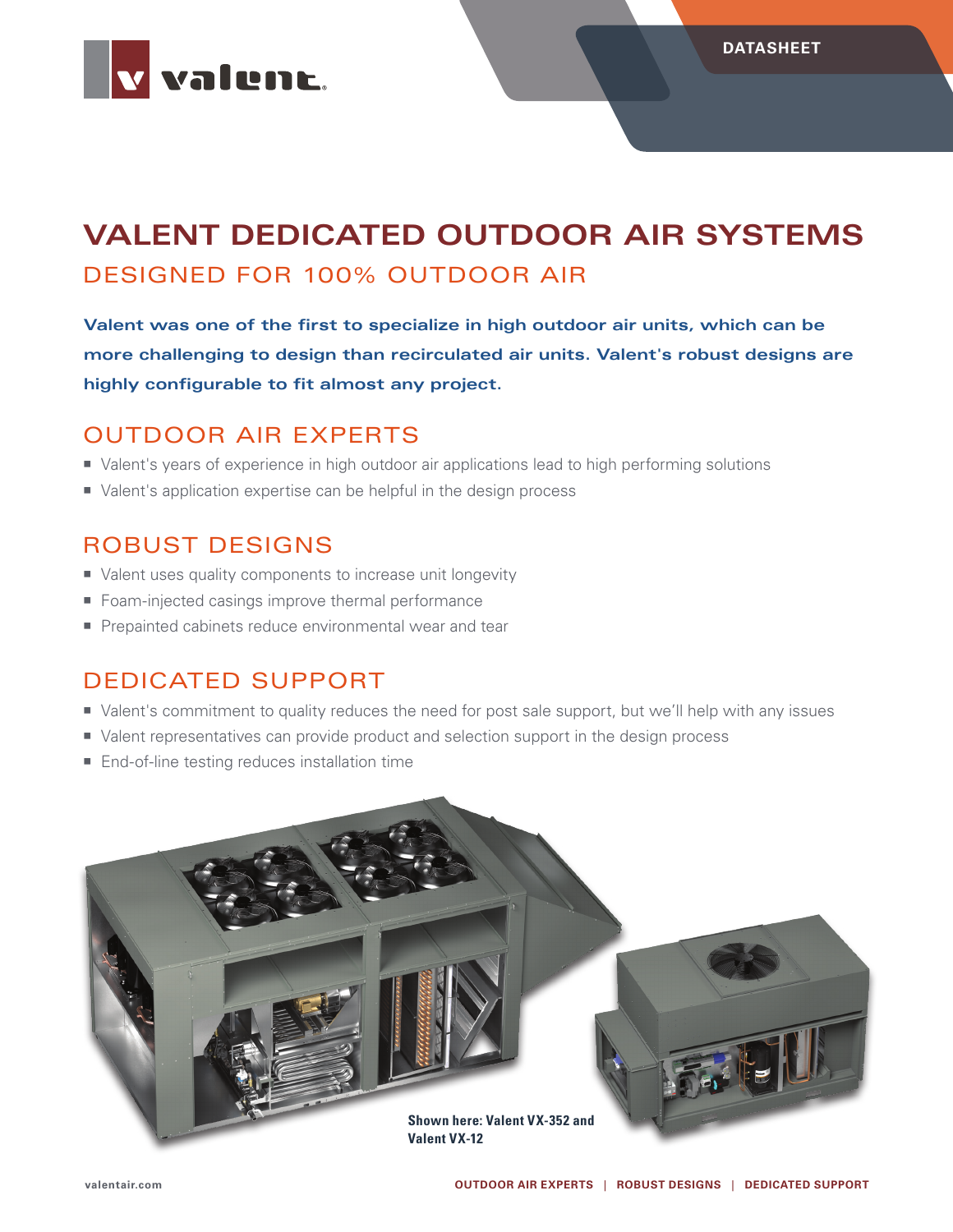## VALENT UNITS AT A GLANCE

|                                                                       |                                                          | <b>VX, VXE CASING</b> |                 |                 |                               |                 |  |  |  |
|-----------------------------------------------------------------------|----------------------------------------------------------|-----------------------|-----------------|-----------------|-------------------------------|-----------------|--|--|--|
|                                                                       |                                                          | 12                    | 112             | 212             | 312                           | 352             |  |  |  |
| AIRFLOW                                                               | Minimum <sup>a</sup><br>(cfm)                            | 500                   | 800             | 2,250           | 3,750                         | 3,900           |  |  |  |
|                                                                       | Maximum <sup>a</sup><br>(cfm)                            | 2,500                 | 5,750           | 9,500           | 16,000                        | 18,000          |  |  |  |
|                                                                       |                                                          | <b>Tons</b>           | Tons            | <b>Tons</b>     | <b>Tons</b>                   | <b>Tons</b>     |  |  |  |
|                                                                       |                                                          | 3                     | $\mathbf 5$     | 15              | 25                            | 30              |  |  |  |
|                                                                       | Packaged,<br>air cooled                                  | $\overline{4}$        | $\overline{7}$  | 17.5            | 30                            | 40              |  |  |  |
| <b>COOLING TYPE</b>                                                   |                                                          | 5                     | 10              | 20              | 40                            | 50              |  |  |  |
|                                                                       |                                                          | 6                     | 12.5            | 25              | 50                            | 60              |  |  |  |
|                                                                       |                                                          | $\overline{7}$        | 15              | 30              | $\overbrace{\phantom{12332}}$ | 70              |  |  |  |
|                                                                       |                                                          | Circuits              | <b>Circuits</b> | <b>Circuits</b> | <b>Circuits</b>               | <b>Circuits</b> |  |  |  |
|                                                                       |                                                          | $\mathbf{1}$          | $\mathbf{1}$    | $\overline{2}$  | $\sqrt{2}$                    | $\sqrt{2}$      |  |  |  |
|                                                                       | <b>Chilled water</b>                                     | Not available         | Option          | Option          | Option                        | Option          |  |  |  |
|                                                                       | Air source<br>heat pump                                  | Not available         | Option          | Option          | Not available                 | Not available   |  |  |  |
|                                                                       | <b>No cooling</b>                                        | Option                | Option          | Option          | Option                        | Option          |  |  |  |
|                                                                       | <b>Inverter scroll</b><br>compressor                     | Standard              | Standard        | Standard        | Standard                      | Standard        |  |  |  |
| COOLING COMPONENTS<br><b>INDIRECT GAS FURNACE</b><br>ELECTRIC<br>HEAT | <b>Digital scroll</b><br>compressor                      | Not available         | Not available   | Option          | Option                        | Option          |  |  |  |
|                                                                       | <b>Modulating hot</b><br>gas reheat                      | Option                | Option          | Option          | Option                        | Option          |  |  |  |
|                                                                       | <b>Lead EC modulating</b><br>condensing fans             | Standard              | Standard        | Standard        | Standard                      | Standard        |  |  |  |
|                                                                       | <b>All EC modulating</b><br>condensing fans <sup>b</sup> | Not applicable        | Option          | Option          | Option                        | Option          |  |  |  |
|                                                                       | Minimum (MBh)                                            | 75                    | 100             | 300             | 600                           | 600             |  |  |  |
|                                                                       | Maximum (MBh)                                            | 200                   | 300             | 500             | 1,200                         | 1,200           |  |  |  |
|                                                                       | Turndown (NG)                                            | Up to 16:1            | Up to 16:1      | Up to 16:1      | Up to 16:1                    | Up to 10:1      |  |  |  |
|                                                                       | Turndown (LP)                                            | Up to 16:1            | Up to 16:1      | Up to 16:1      | Not available                 | Up to 6:1       |  |  |  |
|                                                                       | Minimum $^{\rm c}$<br>(kW)                               | $\overline{4}$        | 15              | $35\,$          | 35                            | $50\,$          |  |  |  |
|                                                                       | Maximum <sup>c</sup><br>(kW)                             | 60                    | 60              | 120             | 230                           | 200             |  |  |  |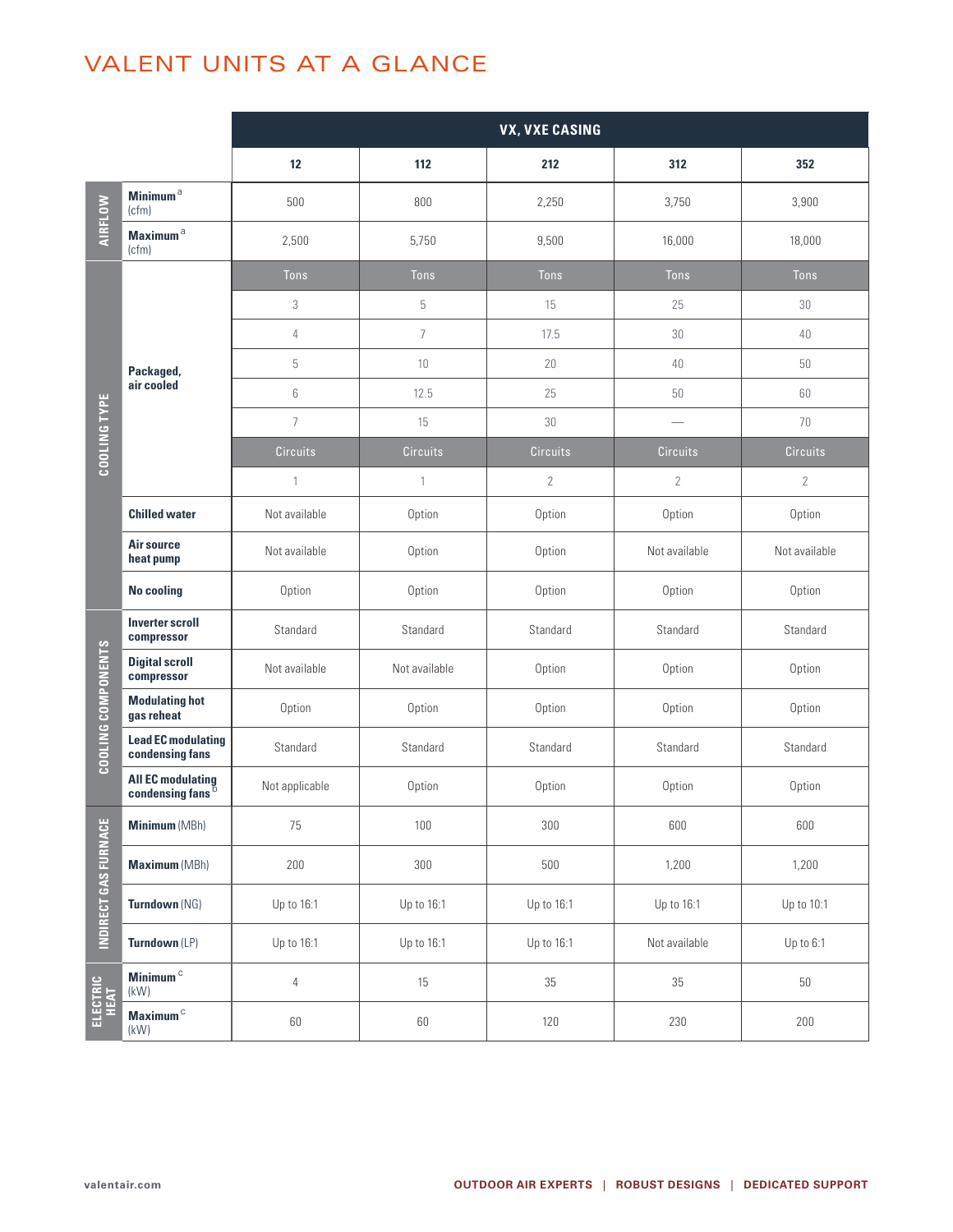## VALENT UNITS AT A GLANCE

|                     |                                     | <b>VX, VXE CASING</b> |                     |                     |                     |                                                                                                                                                                              |  |  |  |  |
|---------------------|-------------------------------------|-----------------------|---------------------|---------------------|---------------------|------------------------------------------------------------------------------------------------------------------------------------------------------------------------------|--|--|--|--|
|                     |                                     | 12                    | 112                 | 212                 | 312                 | 352                                                                                                                                                                          |  |  |  |  |
|                     | Air source<br>heat pump             | Not available         | Option              | Option              | Not available       | Not available                                                                                                                                                                |  |  |  |  |
| <b>OTHER HEAT</b>   | <b>Hot water</b>                    | Not available         | Option              | Option              | Option              | Option                                                                                                                                                                       |  |  |  |  |
|                     | <b>Steam coil</b>                   | Not available         | Option              | Option              | Option              | Option<br>Option<br>Option<br>Option<br>Standard<br>Option<br>Standard<br>Option<br>Option<br>2" double-wall R-13<br>Gray prepainted<br>Galvanized<br>Compliant<br>Compliant |  |  |  |  |
|                     | <b>Full width wheel</b><br>Polymer  | Not available         | Option              | Option              | Option              |                                                                                                                                                                              |  |  |  |  |
|                     | <b>Full width wheel</b><br>Aluminum | Not available         | Option              | Option              | Option              |                                                                                                                                                                              |  |  |  |  |
| ENERGY RECOVERY     | <b>Enthalpy core</b>                | Not available         | Coming soon         | Coming soon         | Not available       |                                                                                                                                                                              |  |  |  |  |
|                     | <b>Full controls</b>                | Standard              | Standard            | Standard            | Standard            |                                                                                                                                                                              |  |  |  |  |
|                     | <b>Heat-cool only</b>               | Option                | Option              | Option              | Option              |                                                                                                                                                                              |  |  |  |  |
| <b>CONTROLS</b>     | Web user interface                  | Standard              | Standard            | Standard            | Standard            |                                                                                                                                                                              |  |  |  |  |
| <b>AIRFLOW</b>      | <b>Damper</b>                       | Option                | Option              | Option              | Option              |                                                                                                                                                                              |  |  |  |  |
|                     | Fan                                 | Option                | Option              | Option              | Option              | Compliant                                                                                                                                                                    |  |  |  |  |
|                     | <b>Insulation</b>                   | 2" double-wall R-13   | 2" double-wall R-13 | 2" double-wall R-13 | 2" double-wall R-13 |                                                                                                                                                                              |  |  |  |  |
| <b>CONSTRUCTION</b> | <b>Exterior</b>                     | Gray prepainted       | Gray prepainted     | Gray prepainted     | Gray prepainted     |                                                                                                                                                                              |  |  |  |  |
|                     | <b>Interior</b>                     | Galvanized            | Galvanized          | Galvanized          | Galvanized          |                                                                                                                                                                              |  |  |  |  |
|                     | <b>AHRI 1060</b>                    | N/A                   | Compliant           | Compliant           | Compliant           |                                                                                                                                                                              |  |  |  |  |
| CERTIFICATION       | <b>ASHRAE 90.1-2013</b>             | Compliant             | Compliant           | Compliant           | Compliant           |                                                                                                                                                                              |  |  |  |  |
|                     | <b>DOE AHRI 340/360</b>             | Compliant             | Compliant           | Compliant           | Compliant           |                                                                                                                                                                              |  |  |  |  |

Refer to Valent CAPS® selection software or the [Valent Mechanical IOMs](http://www.valentair.com/Literature.aspx) for additional detail.

a Based on packaged DX cooling, indirect gas heating, 100% outdoor air, 1.5 in. wg supply external and 0.5 in. wg return air static pressure. Airflows will vary based on unit configuration.

b All EC condensing fans are not available for 575V unit configurations.

c Actual kW minimums and maximums vary by voltage.